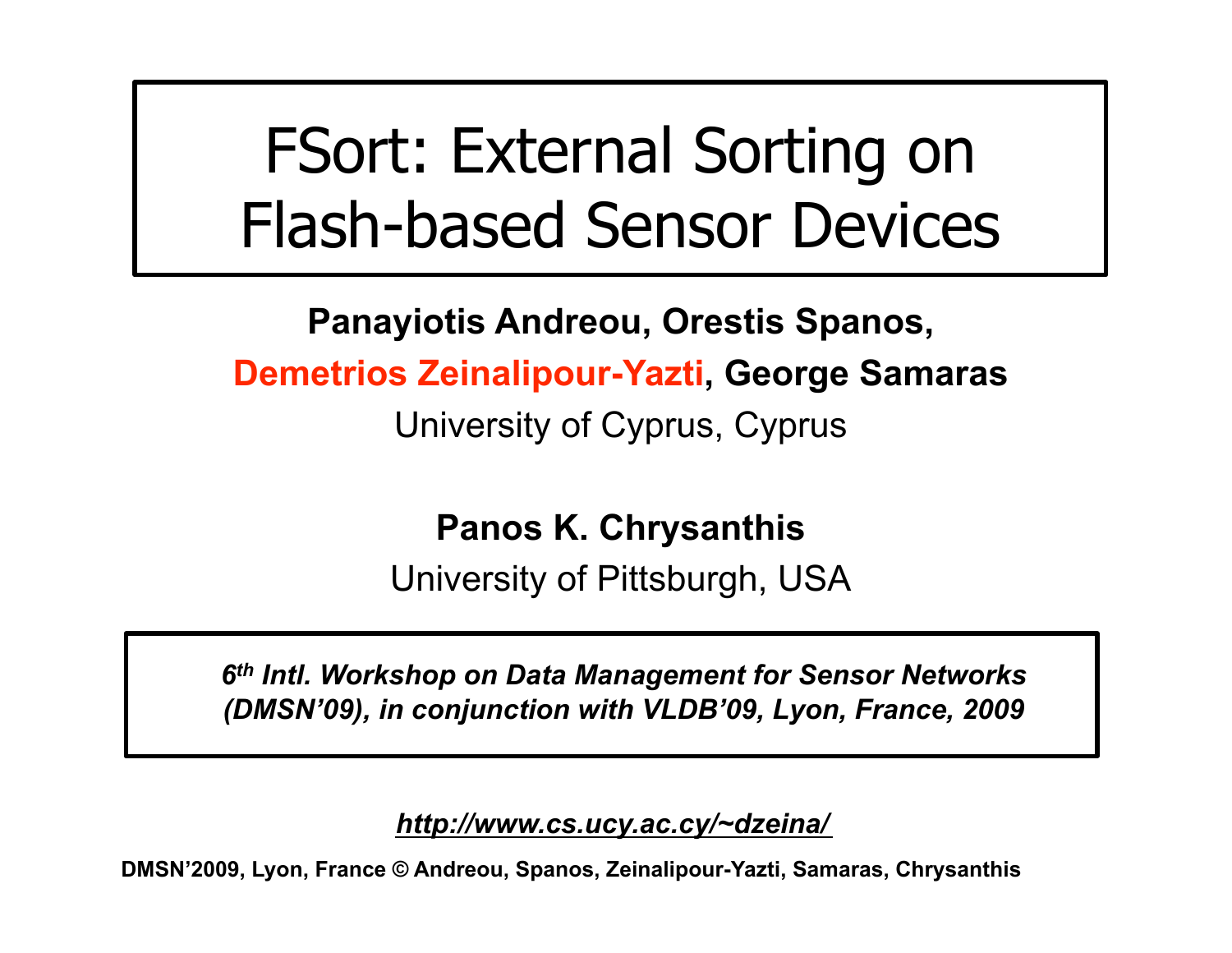## **Motivation**

- Wireless Sensor Devices have evolved from **primitive devices** into **powerful computing devices**.
- More **Computation Power** and More **Storage!**

#### **2002 2005 2009**

**Applications**: Remote Logging / Environmental Monitoring





**SunSpot: Applications:** Digital Image Processing, etc.

**4MB Flash**



**Imote-2: 32MB Flash** Imote-2 Multimedia Board

**RISE: 1GB** 

**Flash** 



**Applications:** People-Centric Sensing (sensing data by people for people)



**IPhone: 32GB Flash** (GPS, camera, mic ambient light, 3-axis accelerometer, digital

compass, …)

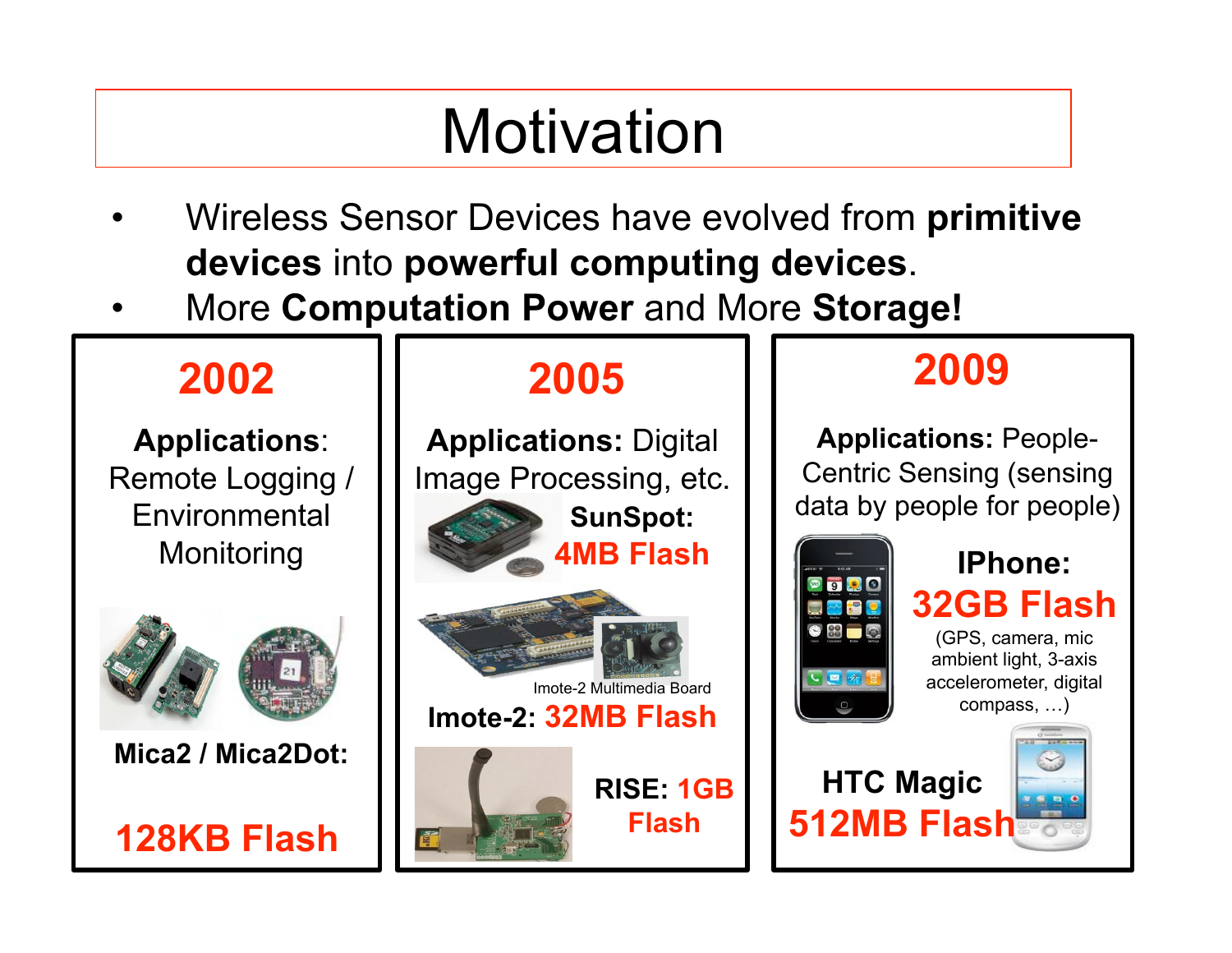## **Motivation**

- As **data storage mediums** continue to grow, **Sensor Device Developers** tend to **store more data in-situ**, e.g.,
	- To increase the **Sensing Fidelity** 
		- Capture data locally, preprocess it, then transmit the useful information over to the sink, e.g., sound detection application
	- To overcome the problem of a **Distant Sink**
		- Applicable in Mobile Sensor Networks
- Storing large quantities of data locally on each sensor calls for **database techniques …** 
	- Indexing (e.g., "MicroHash", In USENIX FAST'05)
	- Architectures (e.g., FlashDB, In IPSN'07)
	- External Sorting (e.g., FSort, In DMSN'09)

– ….

MilliBots (CMU)

3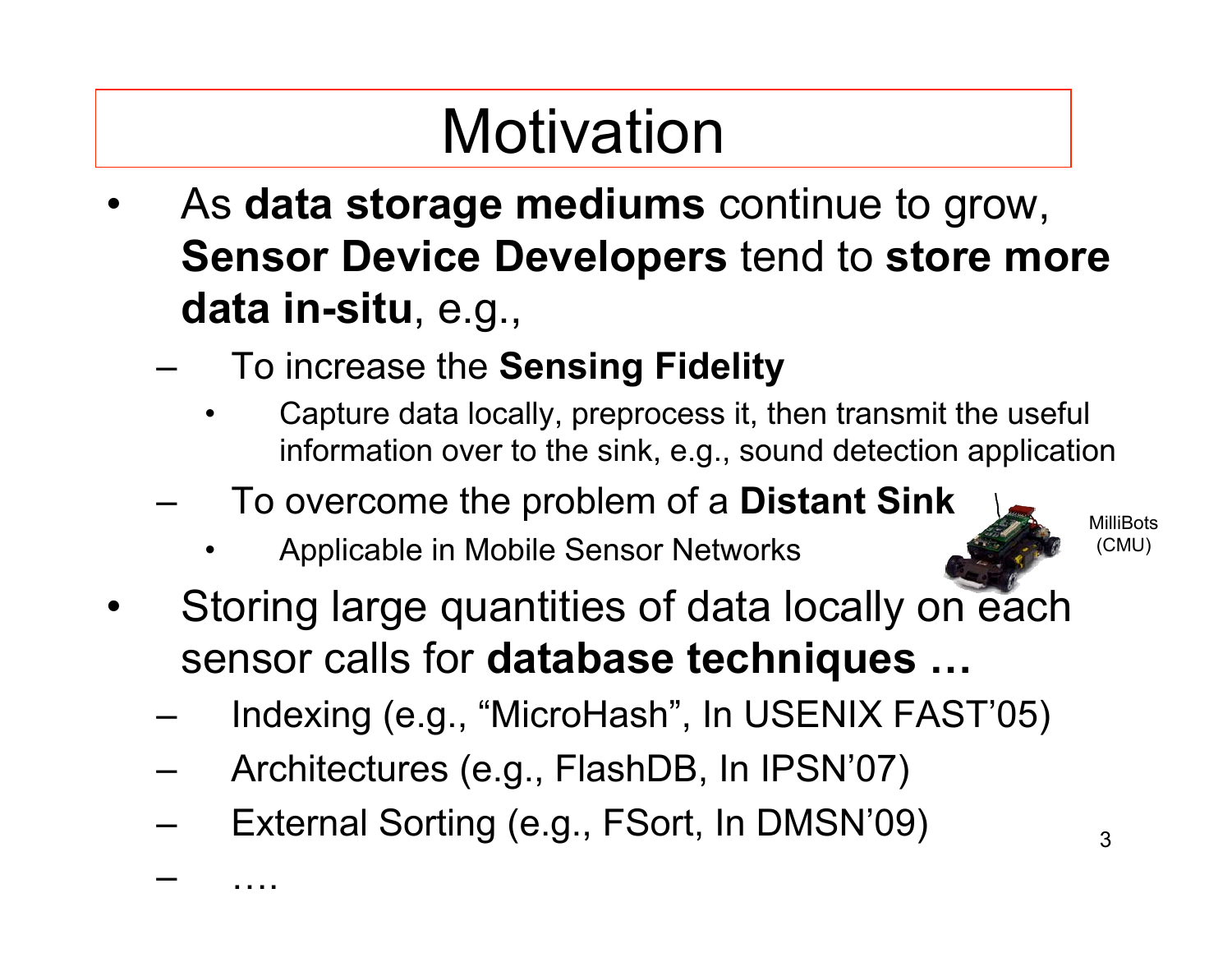Sorting on Sensors: Why is it Necessary?





*.....* 

4

*C) "Find GPS locations where the temperature is in the range A to B"* 

- *Problem: Temperature Data needs be sorted on the given attribute or some index structure might be necessary (e.g., B+tree)*
- **Other Examples: JOIN** the readings of two sensors, **Sort** local Images, **Remove**  duplicates, .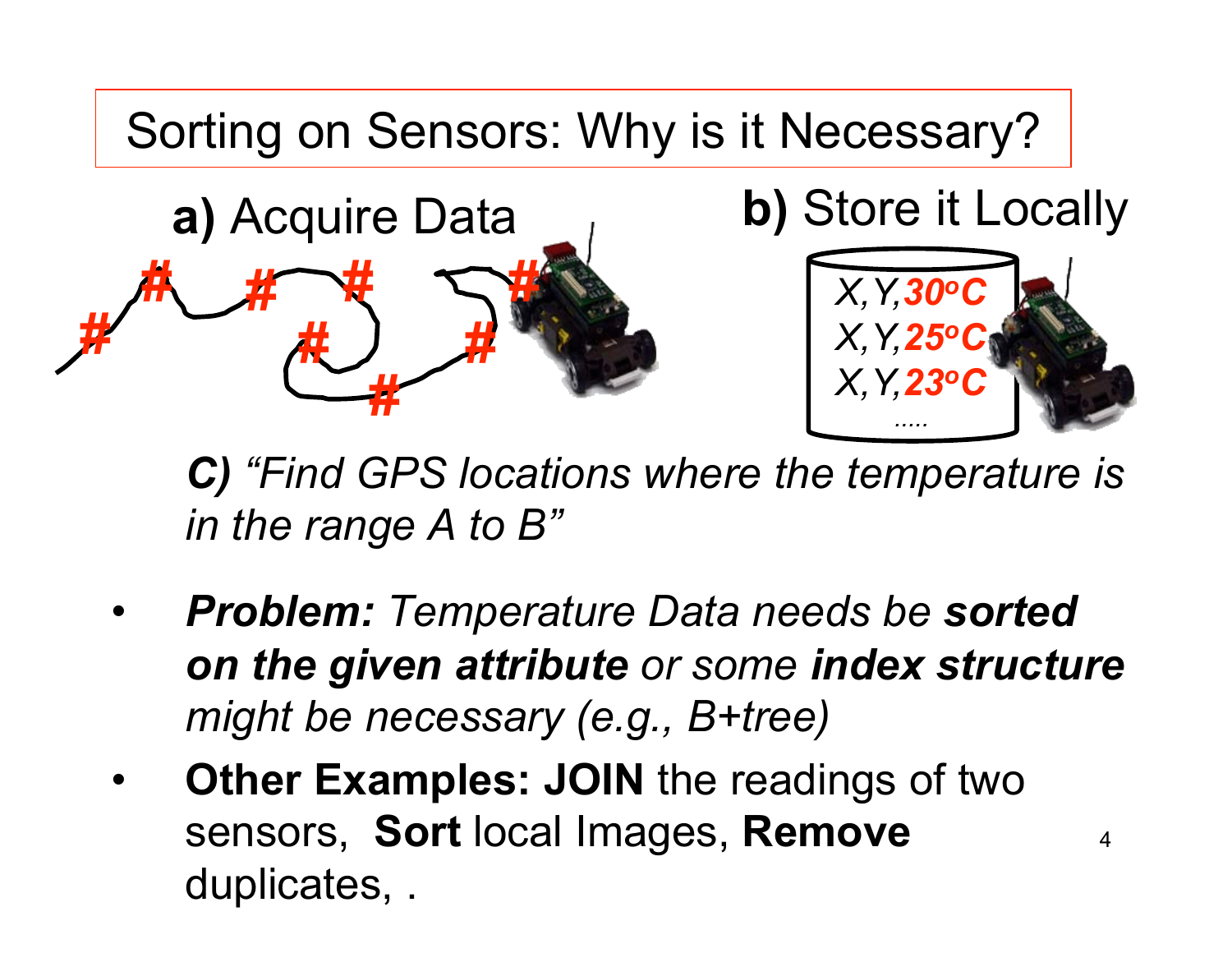## Background: Flash Memory

- The most prevalent storage medium used for Sensor Devices is **Flash Memory** (NAND Flash)
- Fastest Growing Memory Market ('05 \$8.7B, '06 \$11B)



#### **Removable Flash Surface Mount Flash**



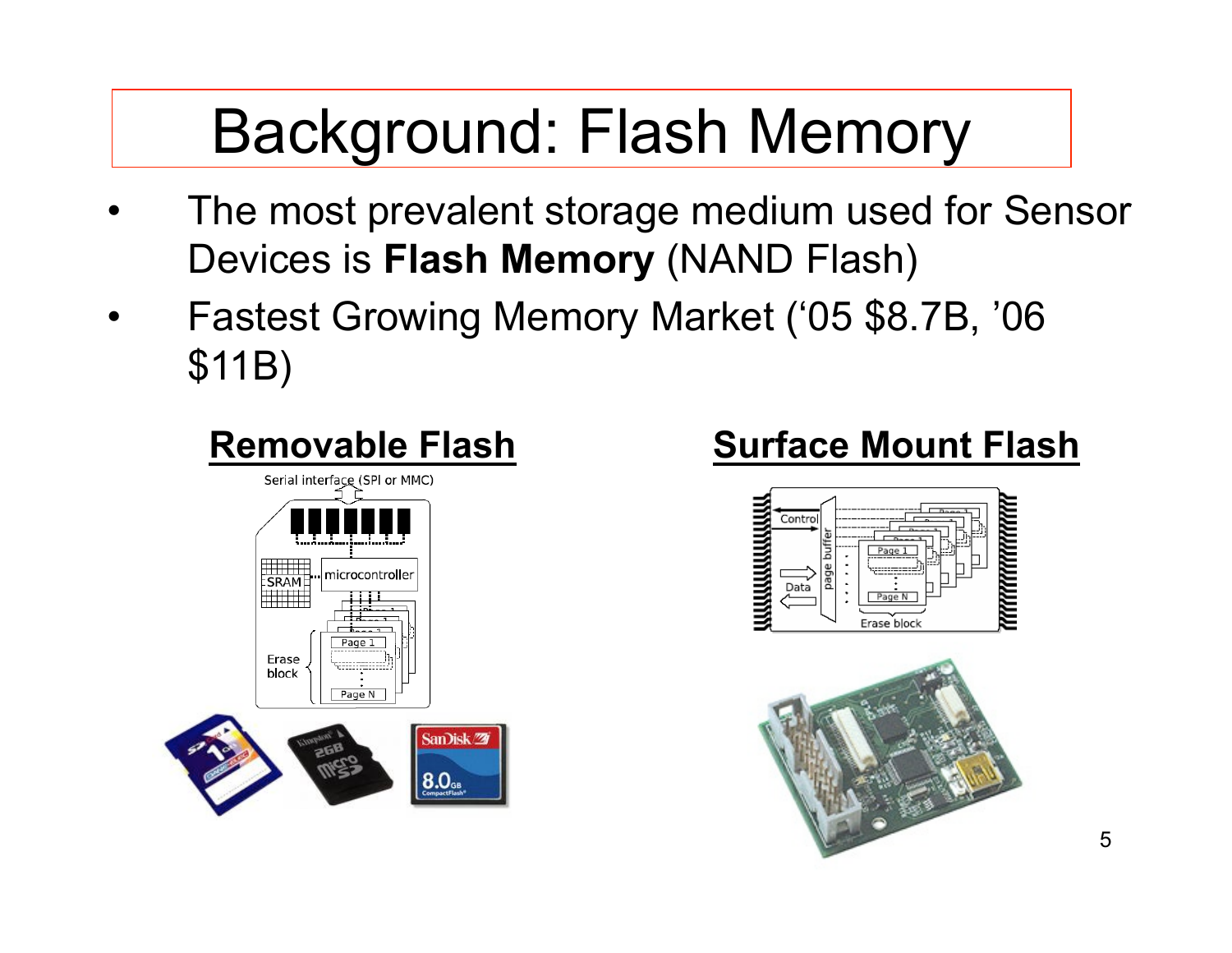#### Background: Flash Memory

- **Simple Cell Architecture** 
	- **→ High capacity in a small surface**
	- $\rightarrow$  Economical Reproduction



- **Fast Random Access (50-80 µs) compared** to 10-20ms in Magnetic Disks
- **Shock Resistant & Power Efficient → Appropriate for Sensor and Mobile Devices**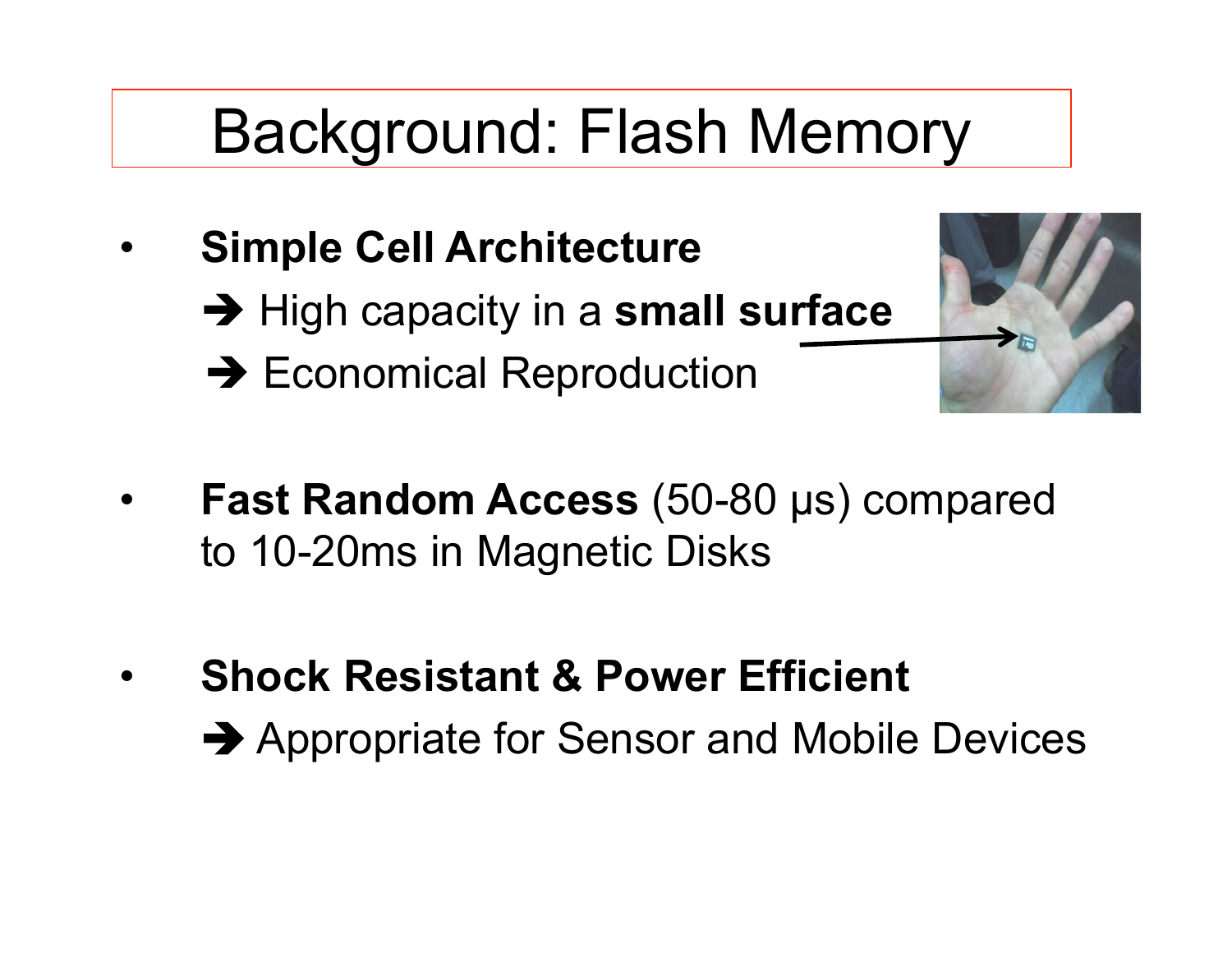#### Background: Characteristics of Flash



- 1. Delete-Constrain: **Erasure of a page can only be performed at a block granularity (i.e. 8KB~64KB)**
- 2. Write-Constrain: Data is written to flash on a **page granularity** (256B~512B) to an **empty page** (delete page if necessary).
- 3. Wear-Constrain: **Each page can only be written a limited number of times (typically 10,000-100,000)**
- **7**  4. Asymmetric Read/Write: **Reading Faster (Cheaper) than Writing (23mJ vs. 763mJ on the RISE sensor)**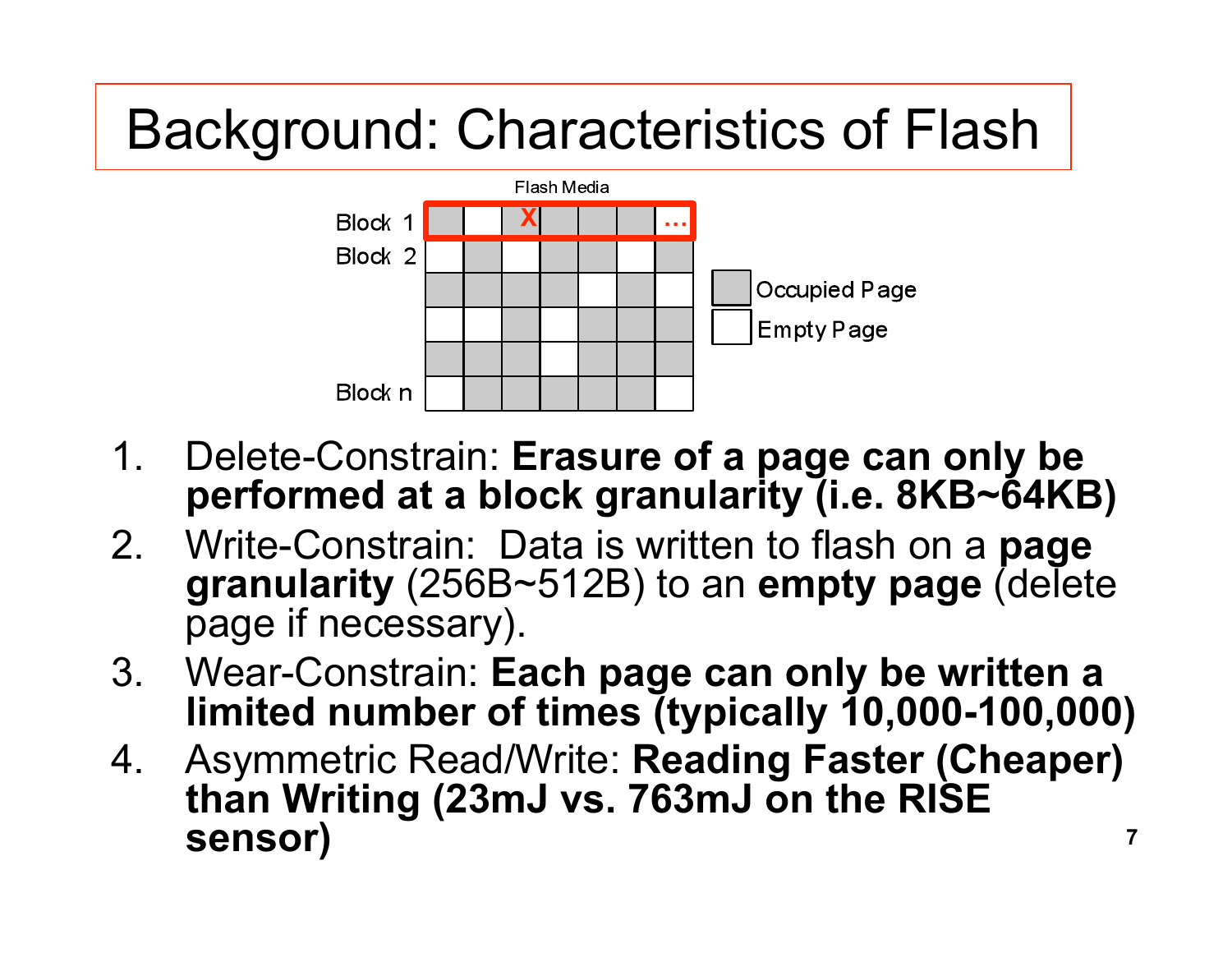#### Presentation Outline

- 1. Motivation and Background
- **2. Overview of Sorting on Sensor Devices**
- 3. The FSort External Sorting Algorithm
- 4. Experimental Evaluation
- 5. Conclusions and Future Work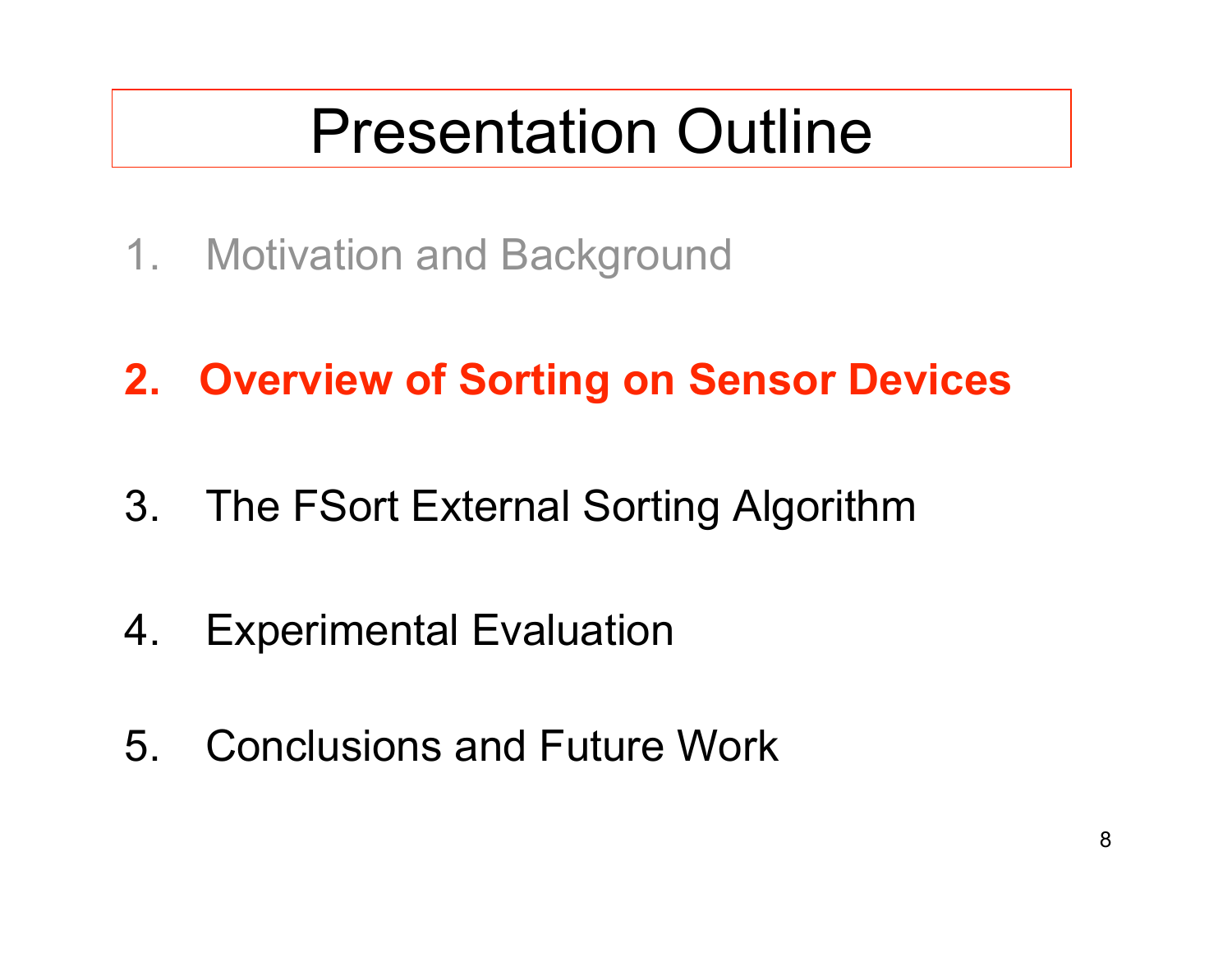## Sorting on Sensor Devices

Sorting can be performed in two modes:

#### • **Online Sorting**

- Keep a target sequence **sorted at all times**.
- i.e., upon reception of a **new data record (e.g., after data acquisition)**, sort sequence using the **InsertionSort** idea.

#### • **Offline Sorting**

- Log data records in an **Unsorted File** until **Sorting function** is requested.
- **Problem:** Unsorted File might be too large to fit in main memory, thus In-Memory Sorting (using quicksort, mergesort, etc) is not feasible
- **Solution:** Use an External Sorting Algorithm 9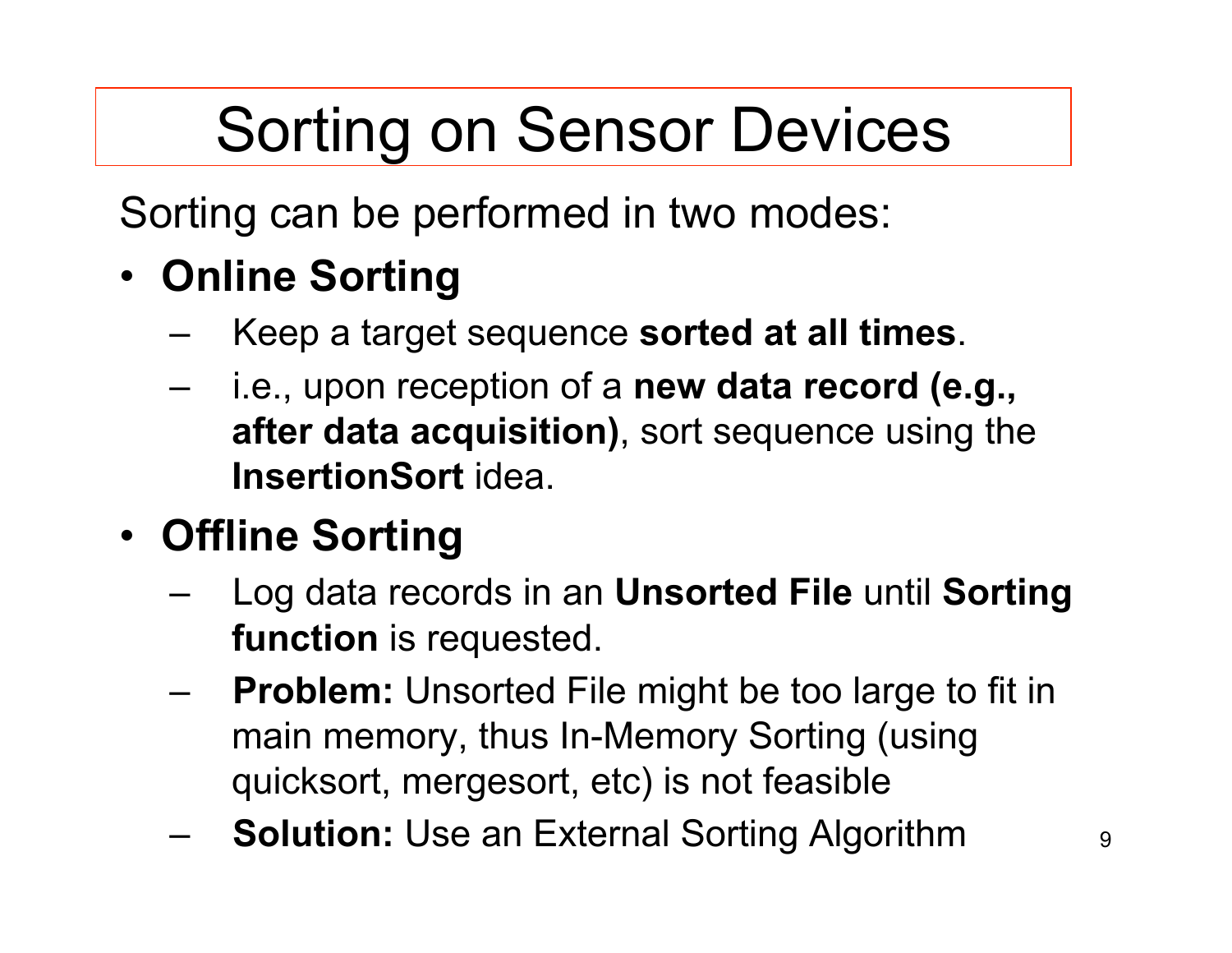

**Online Sorting is Inefficient! For 1 write it took us:** 

**6 Reads + 7 Writes + 2 Block Erases Decreased Performance + Decreased Lifetime**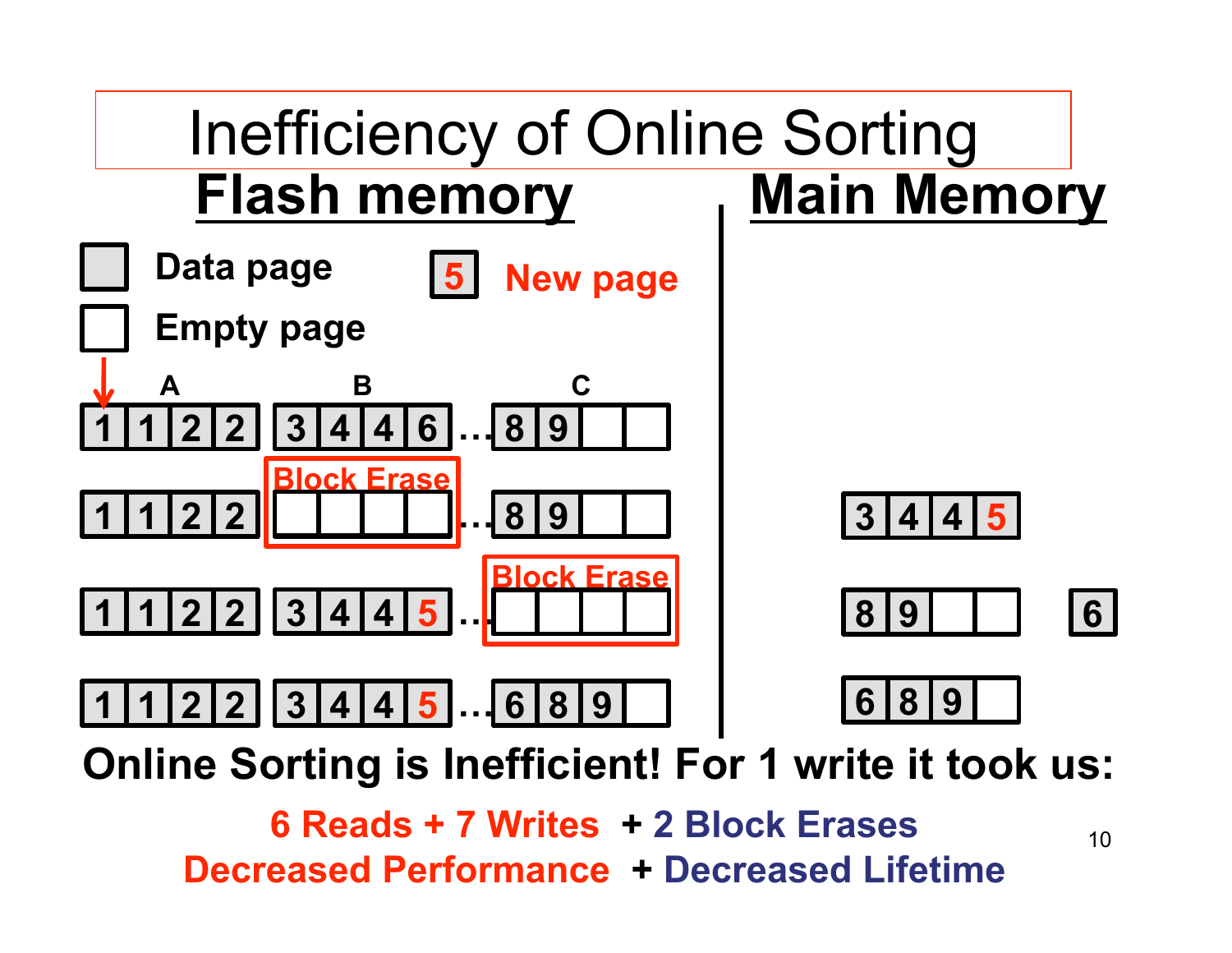#### Presentation Outline

- 1. Motivation and Background
- 2. Overview of Sorting on Sensor Devices

#### **3. FSort External Sorting Algorithm**

- 4. Experimental Evaluation
- 5. Conclusions and Future Work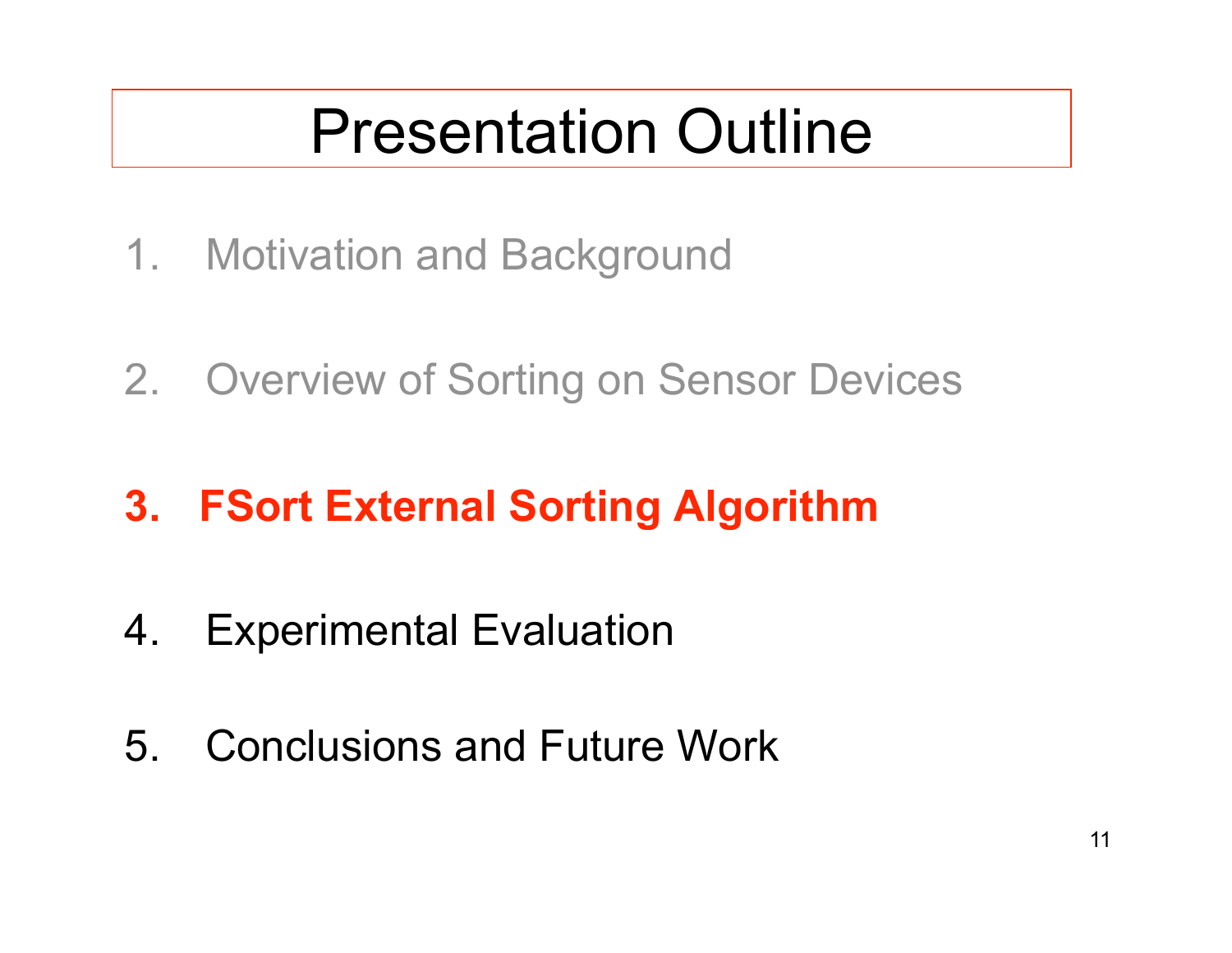## FSort Algorithm

• **FSort** is an **external sorting** algorithm appropriate for flash-media on sensor devices

#### **Characteristics**

- **Offline External Sorting Algorithm** 
	- It sorts on-demand, **arbitrary large sequences** with a **fixed-sized (**main) memory.
- **Appropriate for Sensor Devices** 
	- Its performance is boosted by the **temporal coherence** in sensor readings (i.e., values that don't change quickly over time).
- **Designed for Flash** 
	- It deletes blocks sequentially
	- It minimizes read/write/block erase operations.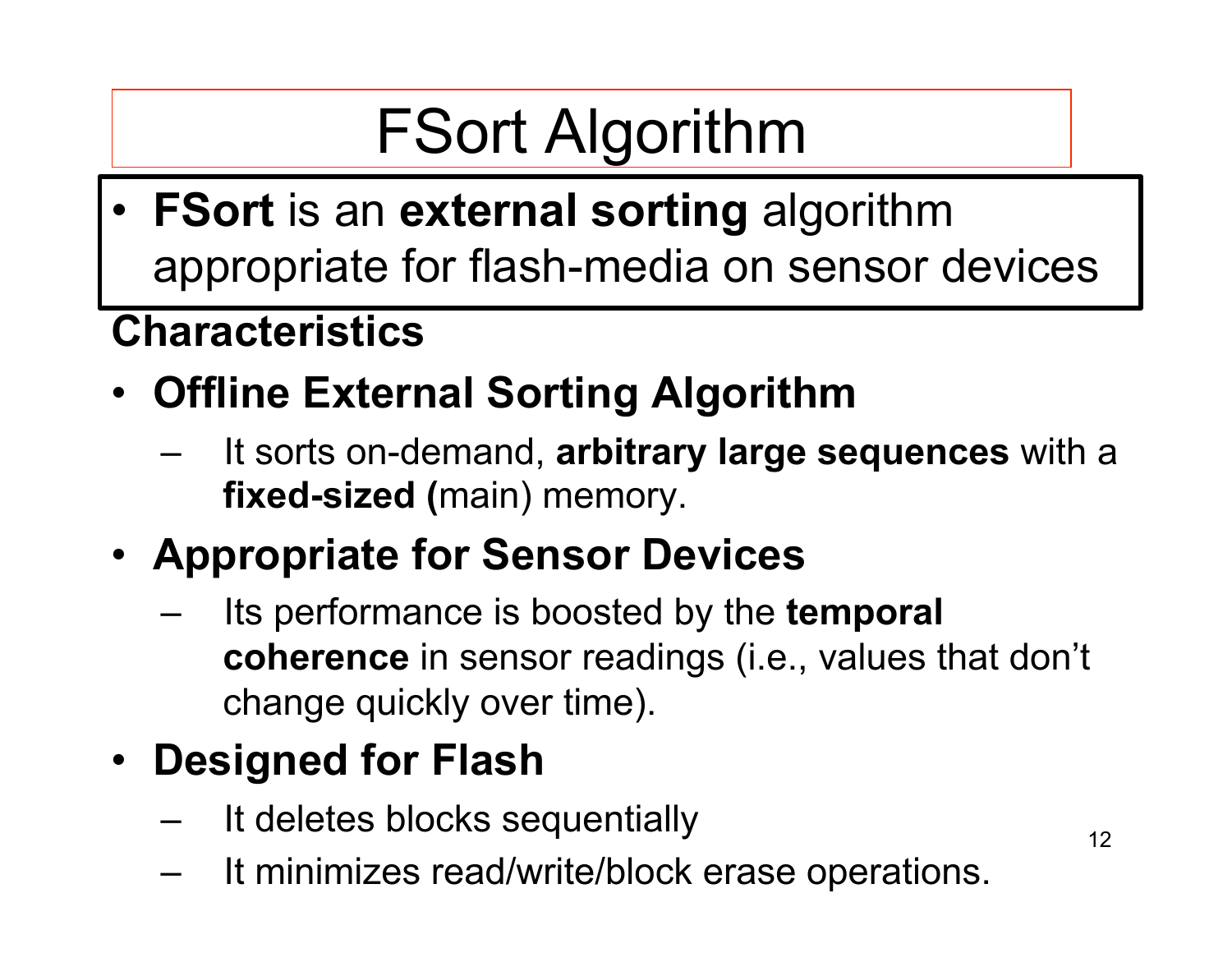## FSort: Outline of Operation

FSort consists of two phases:

• **Sorting phase:** 



- Perform a Scan of the Flash media using **M block iterators.**
- Use the **Replacement-Selection** concept to produce **Sorted Runs (Sequences)**
- **Append** the Sorted Runs to the **end of the Flash Media**
- **Merging phase**
	- **Merge the sorted runs** recursively until a **single sorted output is produced.**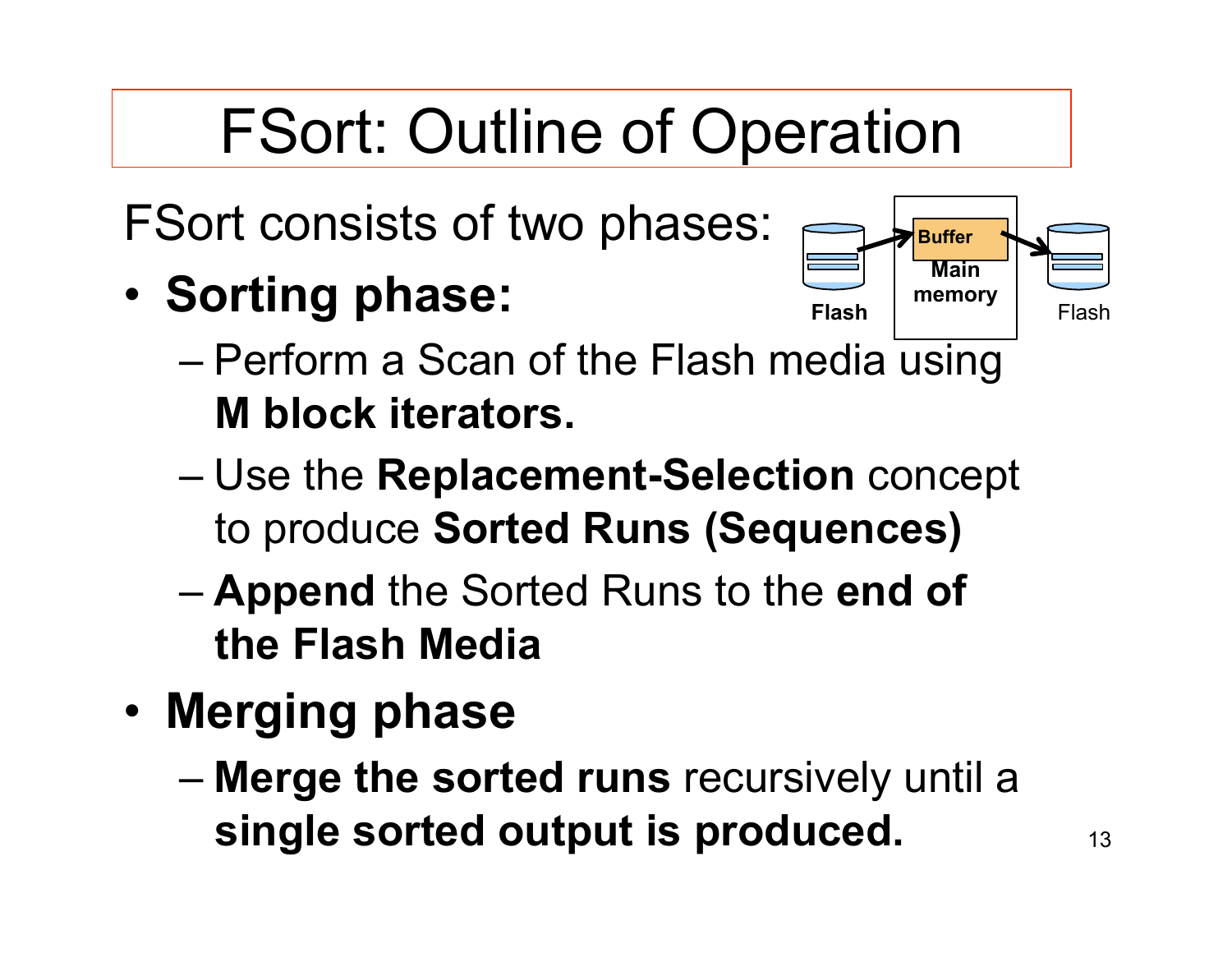## FSort: Sorting Phase

#### a) Initialize **B-1 Block Iterators.**

- b) Write **next smallest elem. >=** current elem. to run **X**
	- If above not possible, output next elem. to run **X+1**



#### **Main Memory**

$$
7|4|5|3
$$

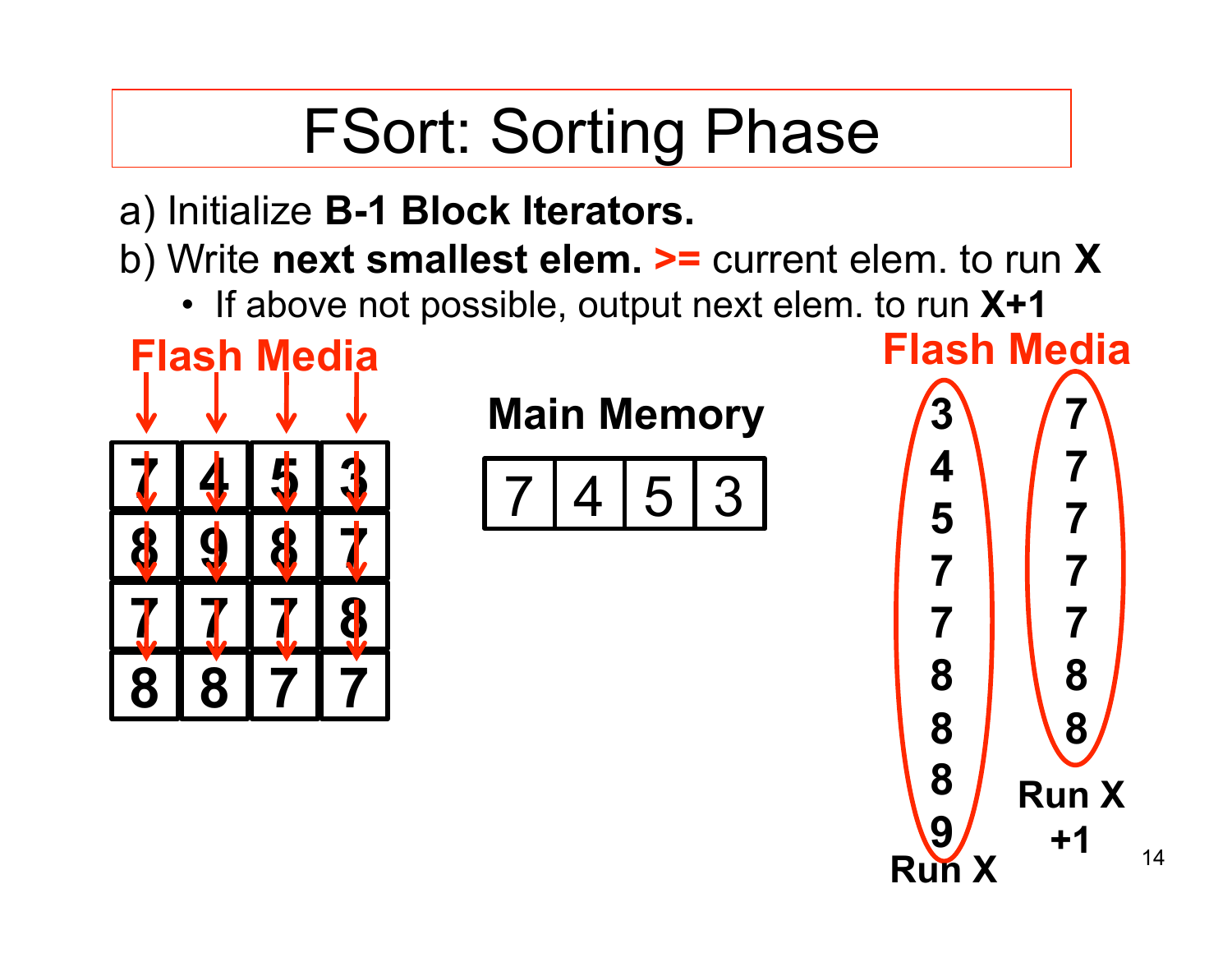#### FSort: Merging Phase

**Example: B** Buffer Pages (Input: B-1, Output: **1**)



#### **Number of Passes over Data? 2 times**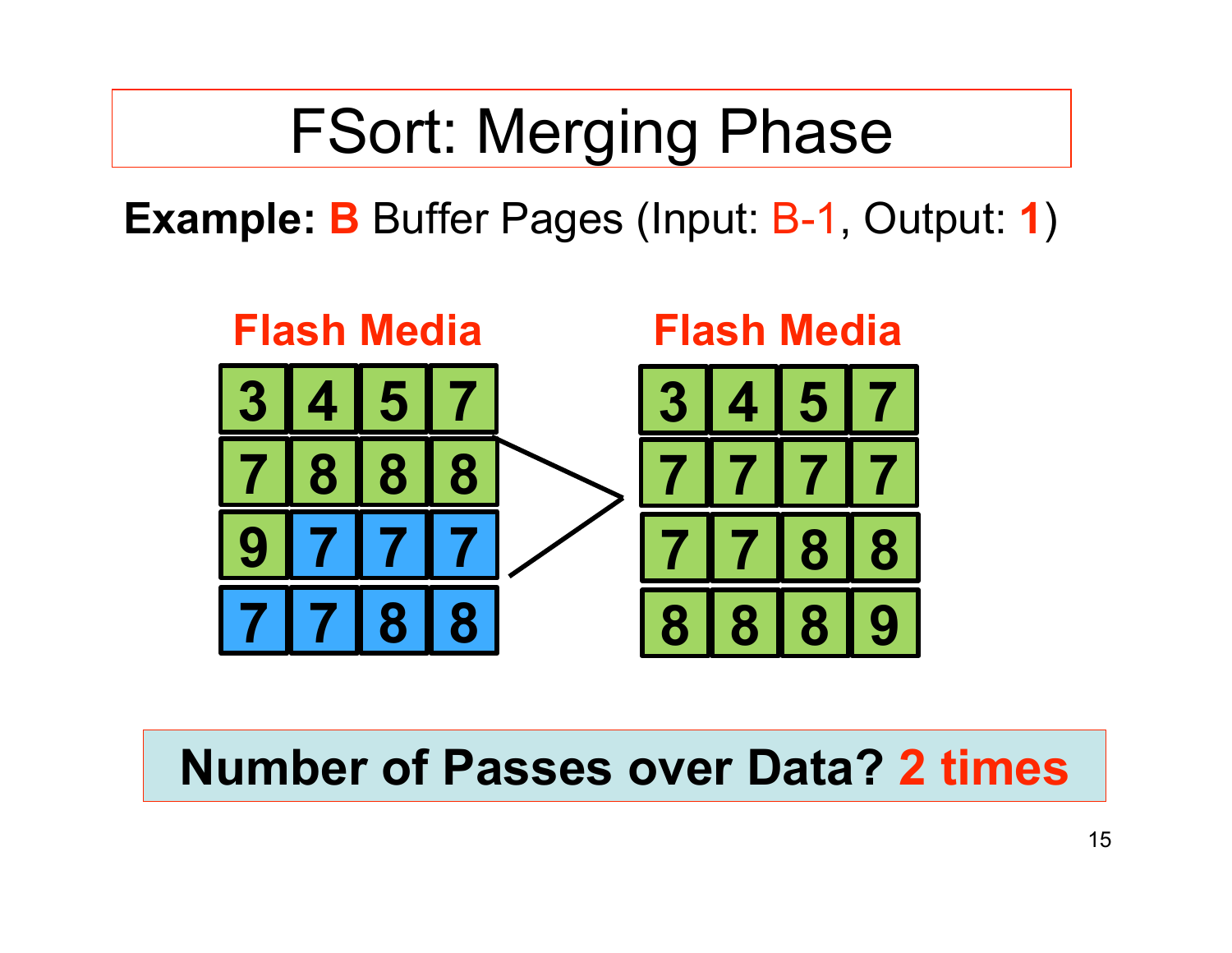### FSort and the Delete Constrain

- A block is **deleted** only whenever **all pages** within the given **block are empty** 
	- This satisfies the Flash Delete Constrain



Additionally, due to **temporal coherence** (i.e., values within a block are similar) **blocks are usually freed up quickly.**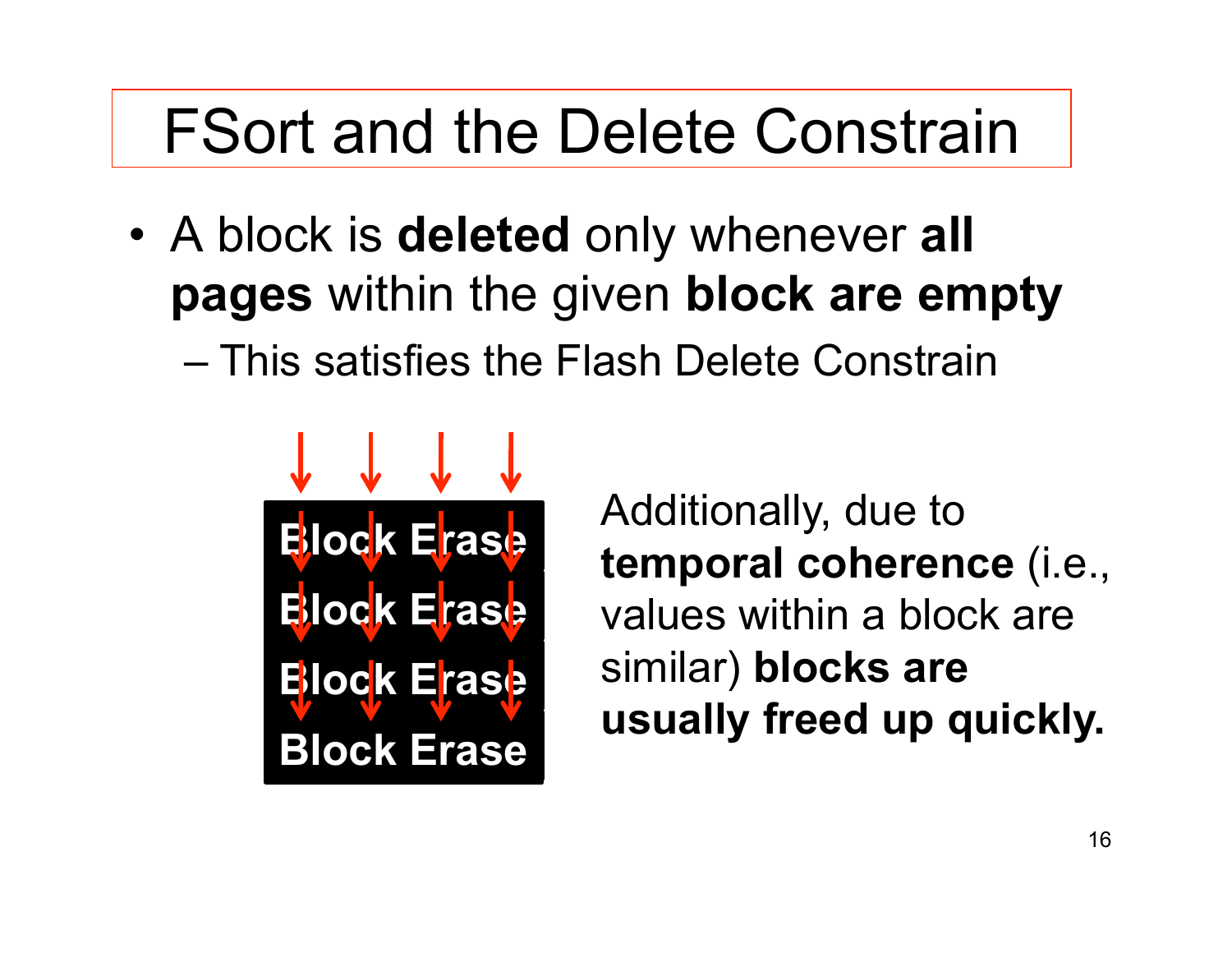#### Presentation Outline

- 1. Motivation and Background
- 2. Overview of Sorting on Sensor Devices
- 3. FSort External Sorting Algorithm
- **4. Experimental Evaluation**
- 5. Conclusions and Future Work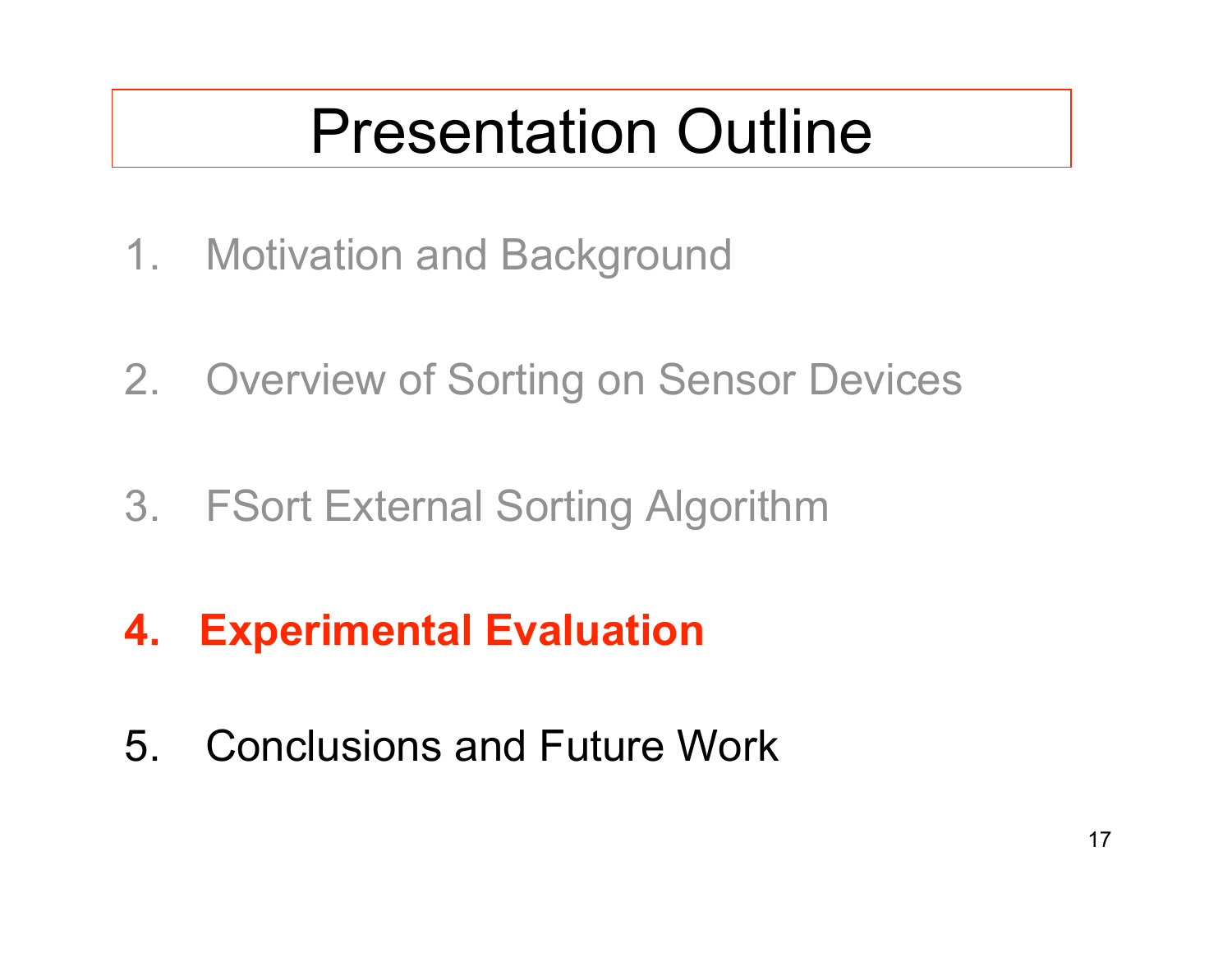## Experimental Evaluation

#### • **Testbed: Trace-driven Simulator**

- Written in C++ (idea also prototyped in LiteOS/C on IRIS Sensor)
- Emulates Flash (Page=512B, Block=16KB)
- Measures:
	- # of read (1.17mA), write (37mA), erases (18mA)
	- Energy Consumption Energy = Volts x Amperes x Seconds
- **Dataset:** Intel Research Berkeley
	- Temperature, Humidity, Light, Vol, etc.
	- 2.3 million readings
- **Compared Algorithms** 
	- **Online vs. Offline Sorting** 
		- InsertionSort vs. External Merge Sort
	- **Comparison of Offline Sorting** 
		- External Merge Sort vs. FSort



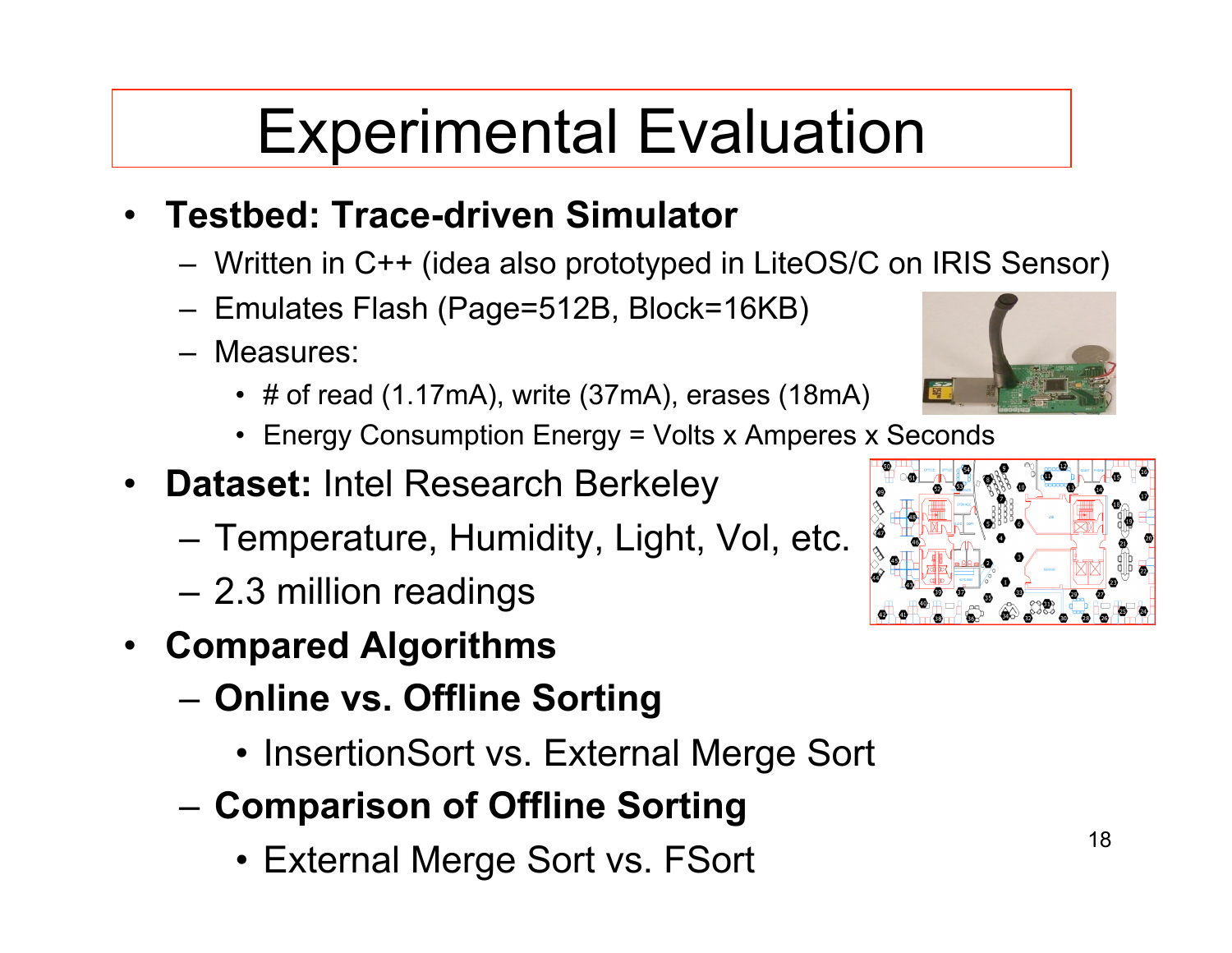## Online vs. Offline Sorting

#### Sorting 1000 records (1 record / page)

**Power Consumption (NAND)**



**a) Online Sorting** is 2 Orders **slower** (less efficient) than **Offline Sorting b) Same** number of **Read/Write** operations**, yet**  writing is overall **more Expensive**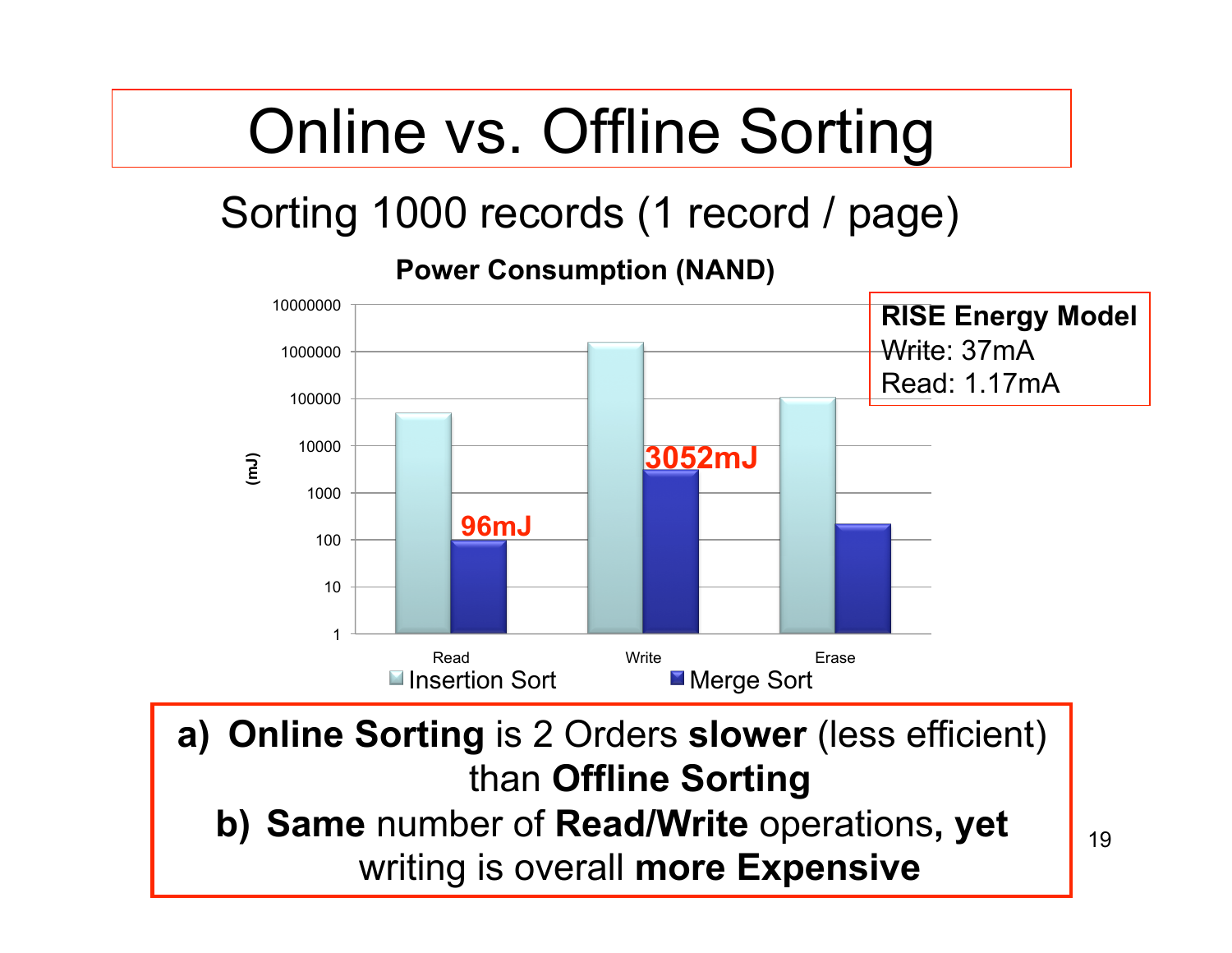## External MergeSort vs. FSort

**Task:** Sort records (on temperature) after adding 1000 measurement to local flash media.



20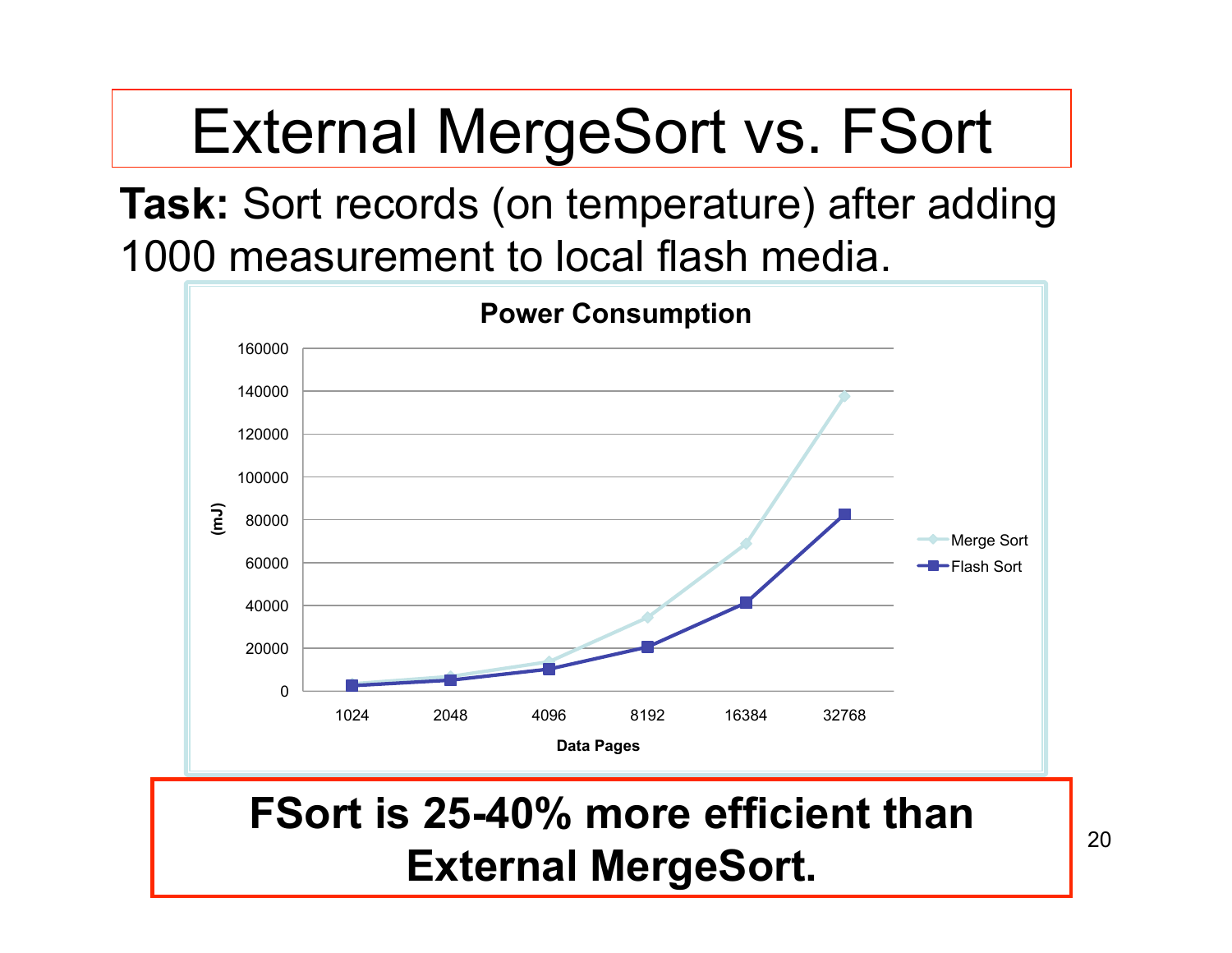#### External Merge Sort

**Example: B** Buffer Pages (Input: B-1, Output: **1**)



**Drawback of External Merge Sort: Small Runs** 

→ Here 4 rather than ~8 (Fsort),

→ In our experiments we found that they are 2-3 **times smaller** than FSort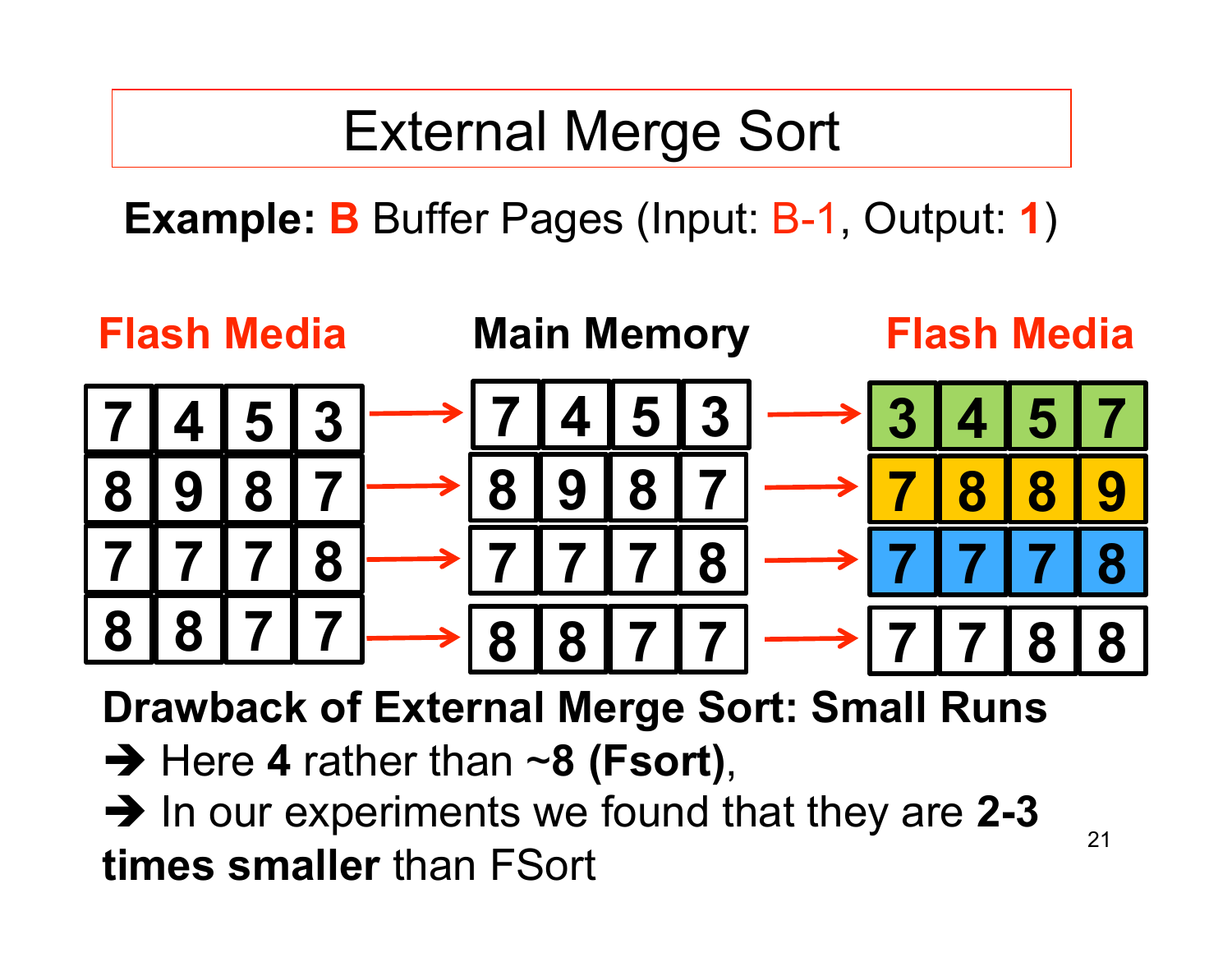#### Presentation Outline

- 1. Motivation and Background
- 2. Overview of Sorting on Sensor Devices
- 3. FSort External Sorting Algorithm
- 4. FSort Experimental Evaluation
- **5. Conclusions and Future Work**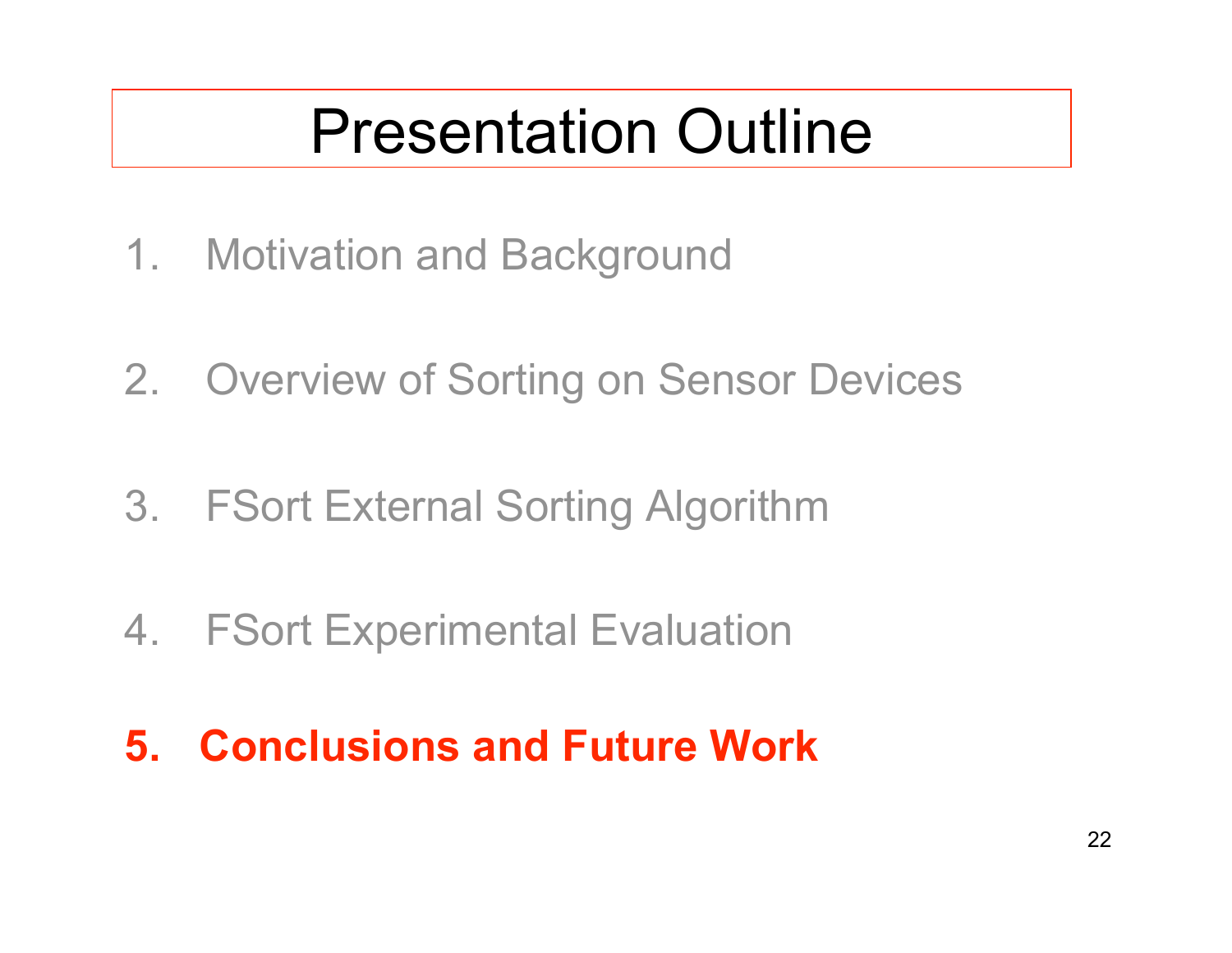## Conclusions and Future Work

- We have shown that FSort improves **response time** and **energy consumption** for sorting **by 25 - 40%** compared to EMS.
- **In the future we plan to:** 
	- Formally **analyze** the **performance** of the FSort algorithm.
	- **Empirically assess its performance** on real **devices** and **storage** mediums (External Flash cards, Smart-phones, SSDs, …)
	- Study the utilization of **complementary structures** for sorting (e.g., indexes)